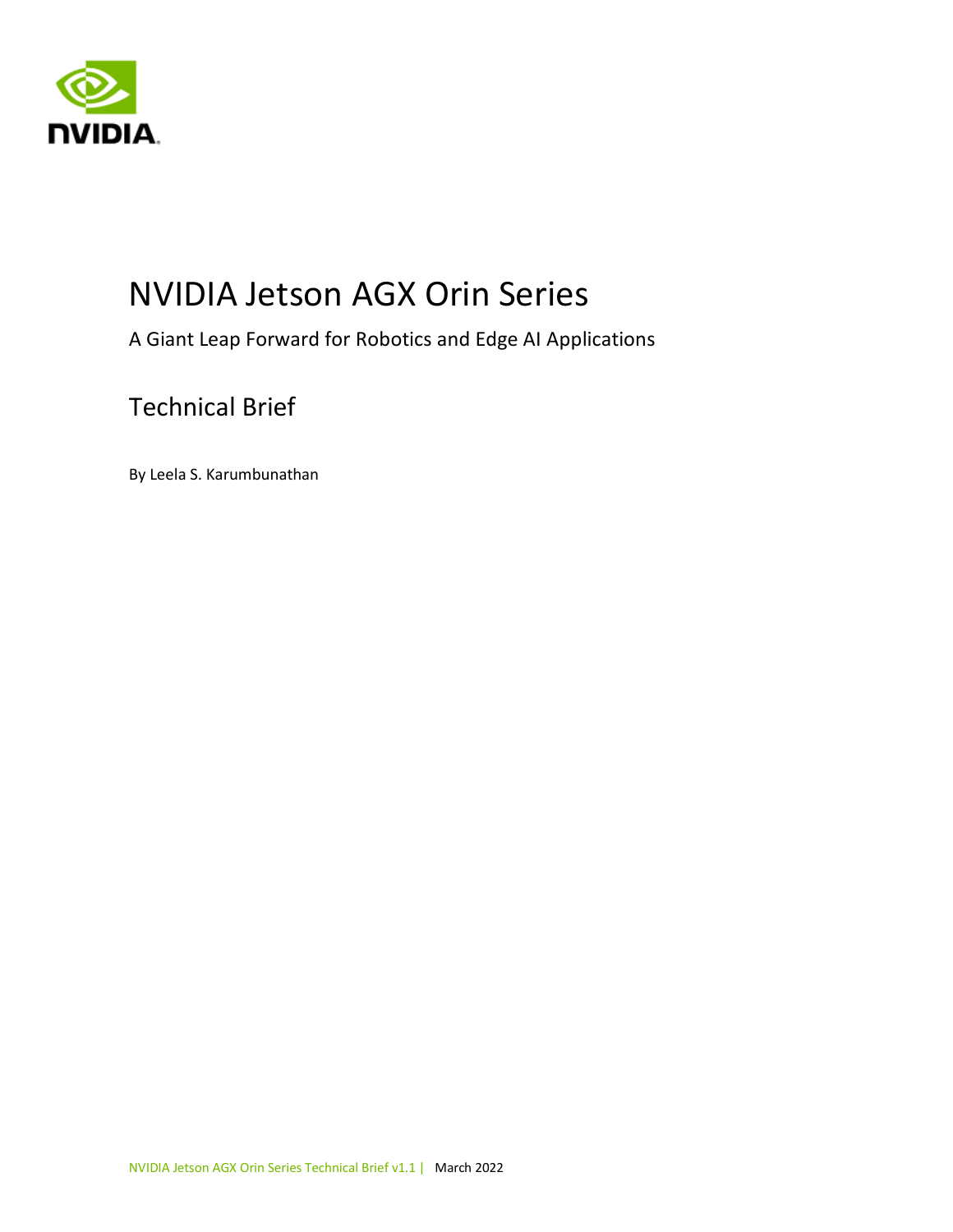## **Document History**

TB\_10749-001\_v1.1

| Version | Date          | Description of Change                          |
|---------|---------------|------------------------------------------------|
| 1.0     | November 2021 | Initial Release                                |
|         | March 2022    | Updated with the latest Jetson AGX Orin series |

# **Table of Contents**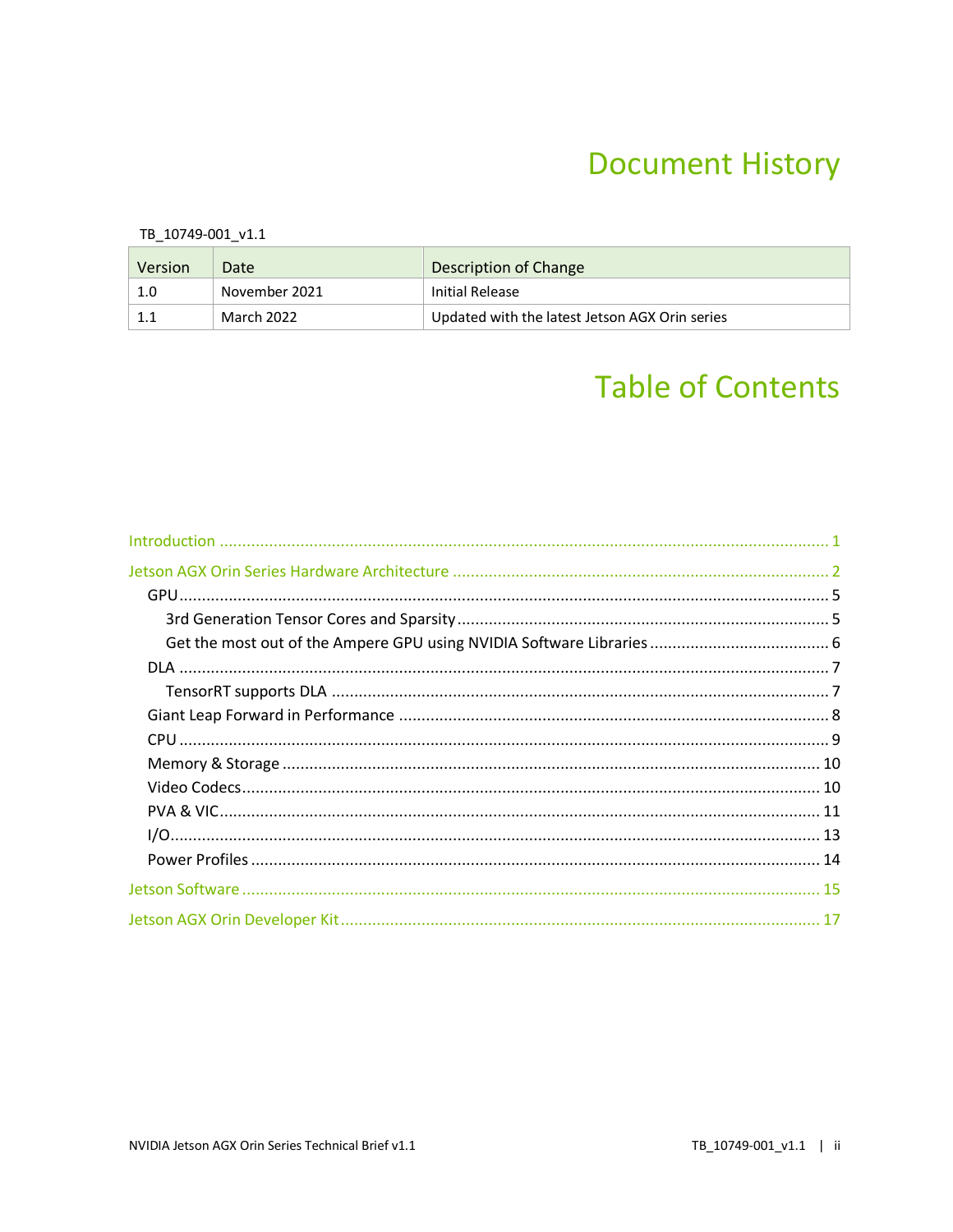## <span id="page-2-0"></span>Introduction

Today's Autonomous Machines and Edge Computing systems are defined by the growing needs of AI software. Fixed function devices running simple convolutional neural networks for inferencing tasks like object detection and classification are not able to keep up with new networks that appear every day: transformers are important for natural language processing for service robots; reinforcement learning can be used for manufacturing robots that operate alongside humans; and autoencoders, long short-term memory (LSTM), and generative adversarial networks (GAN) are needed for various applications.

The NVIDIA® Jetson™ platform is the ideal solution to solve the needs of these complex AI systems at the edge. The platform includes Jetson modules, which are small form-factor, highperformance computers, the JetPack SDK for end-to-end AI pipeline acceleration, and an ecosystem with sensors, SDKs, services, and products to speed up development. Jetson is powered by the same AI software and cloud-native workflows used across other NVIDIA platforms and delivers the performance and power-efficiency customers need to build software-defined intelligent machines at the edge. For advanced robotics and other autonomous machines in the fields of manufacturing, logistics, retail, service, agriculture, smart city, and healthcare the Jetson platform is the ideal solution.

The newest members of the Jetson Family, the Jetson AGX Orin series, provide a giant leap forward for Robotics and Edge AI. With Jetson AGX Orin modules, customers can now deploy large and complex models to solve problems such as natural language understanding, 3D perception and multi-sensor fusion. In this technical brief we identify details on the new architecture of the Jetson AGX Orin series and steps customers can take to leverage the full capabilities of the Jetson platform.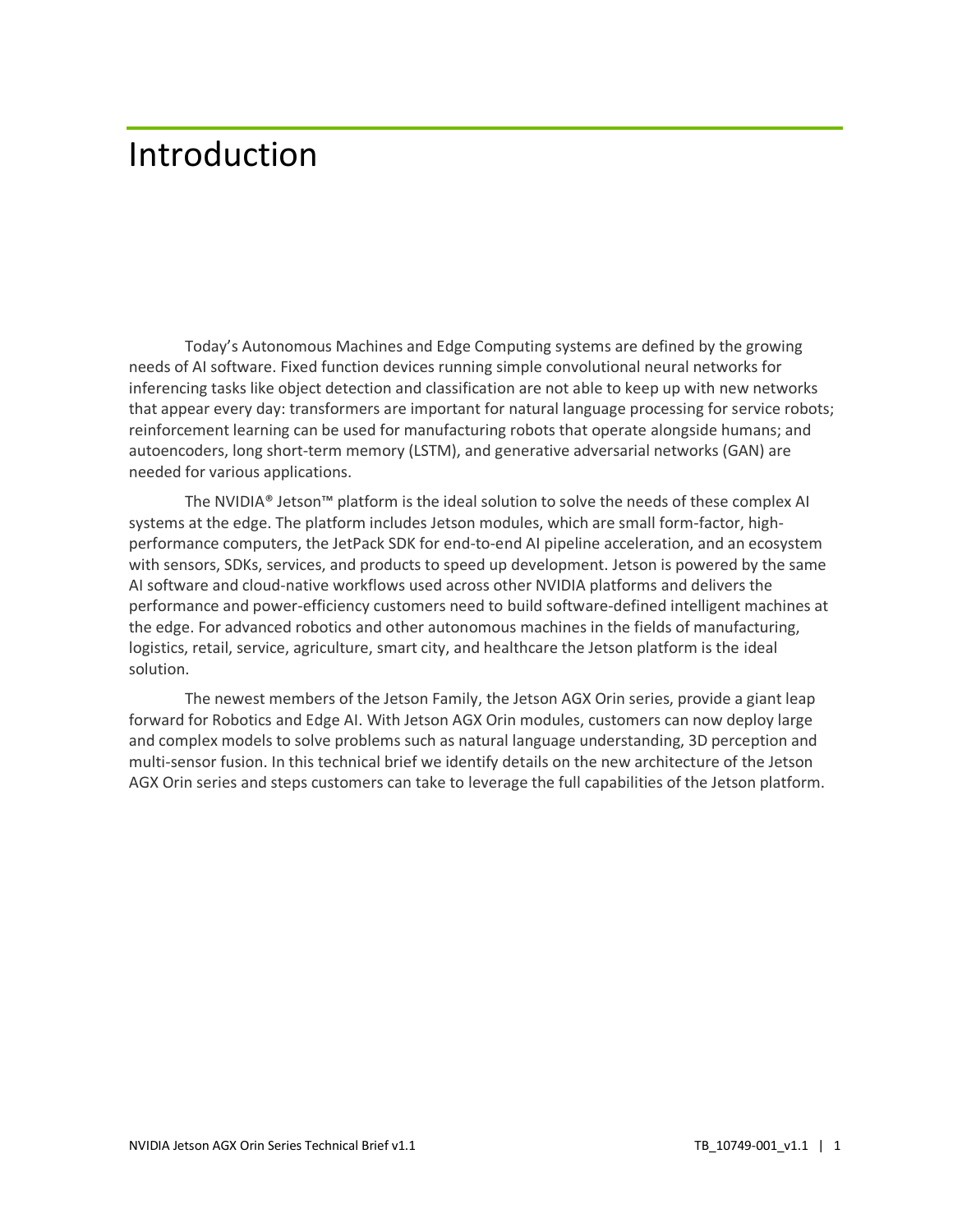# <span id="page-3-0"></span>Jetson AGX Orin Series Hardware Architecture

The NVIDIA® Jetson AGX Orin™ series provides server class performance, delivering up to 275 TOPS of AI performance for powering autonomous systems. The Jetson AGX Orin series includes the Jetson AGX Orin 64GB and the Jetson AGX Orin 32GB modules. These power-efficient system-on-modules (SOMs) are form-factor and pin-compatible with Jetson AGX Xavier™ and offer up to 8X AI performance. Jetson AGX Orin modules feature the NVIDIA Orin SoC with a NVIDIA Ampere architecture GPU, Arm® Cortex®-A78AE CPU, next-generation deep learning and vision accelerators, and a video encoder and a video decoder. High speed IO, 204 GB/s of memory bandwidth, and 32GB or 64GB of DRAM enable these modules to feed multiple concurrent AI application pipelines. With the SOM design, NVIDIA has done the heavy lifting of designing around the SoC to provide not only the compute and I/O but also the power and memory design. For more details, reference our Jetson [AGX Orin Series Data Sheet](https://developer.nvidia.com/embedded/downloads#?search=Jetson%20AGX%20Orin%20Module%20Data%20Sheet)<sup>1</sup>.



#### Figure: 1 Jetson AGX Orin delivers 8X the AI performance of Jetson AGX Xavier

Note: Jetson AGX Orin 64GB Max Performance. Jetson AGX Orin 32GB Performance scales based on the number and frequencies of the CPU, GPU, and DLA.

<sup>1</sup> [Jetson AGX Orin Data Sheet](https://developer.nvidia.com/embedded/downloads#?search=Jetson%20AGX%20Orin%20Module%20Data%20Sheet)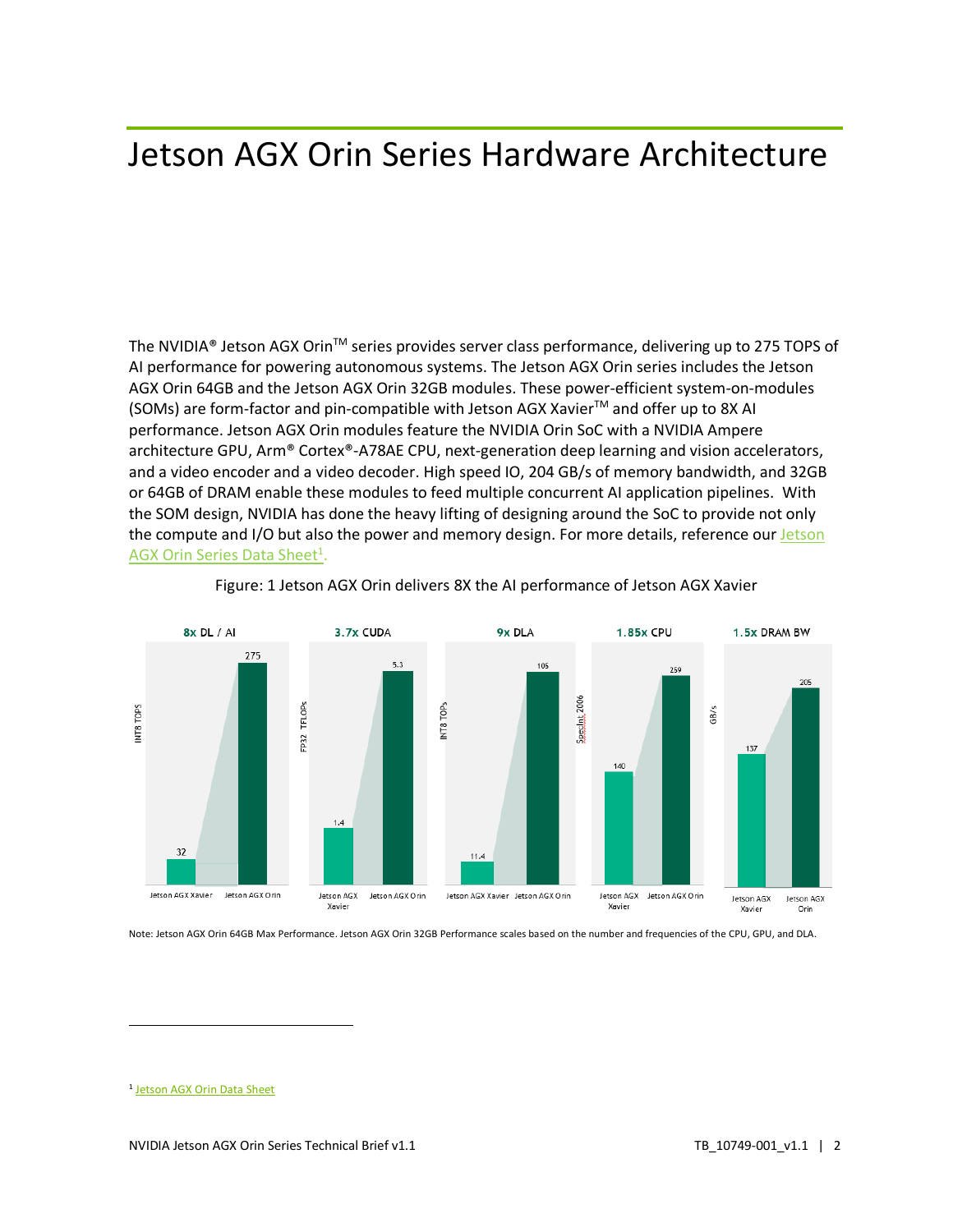

Figure 2: Orin System-on-Chip (SoC) Block Diagram





Figure 3: Jetson AGX Orin Series System-On-Module

NOTE: One USB 3.2 port, UFS, and MGBE shares UPHY lanes with PCIe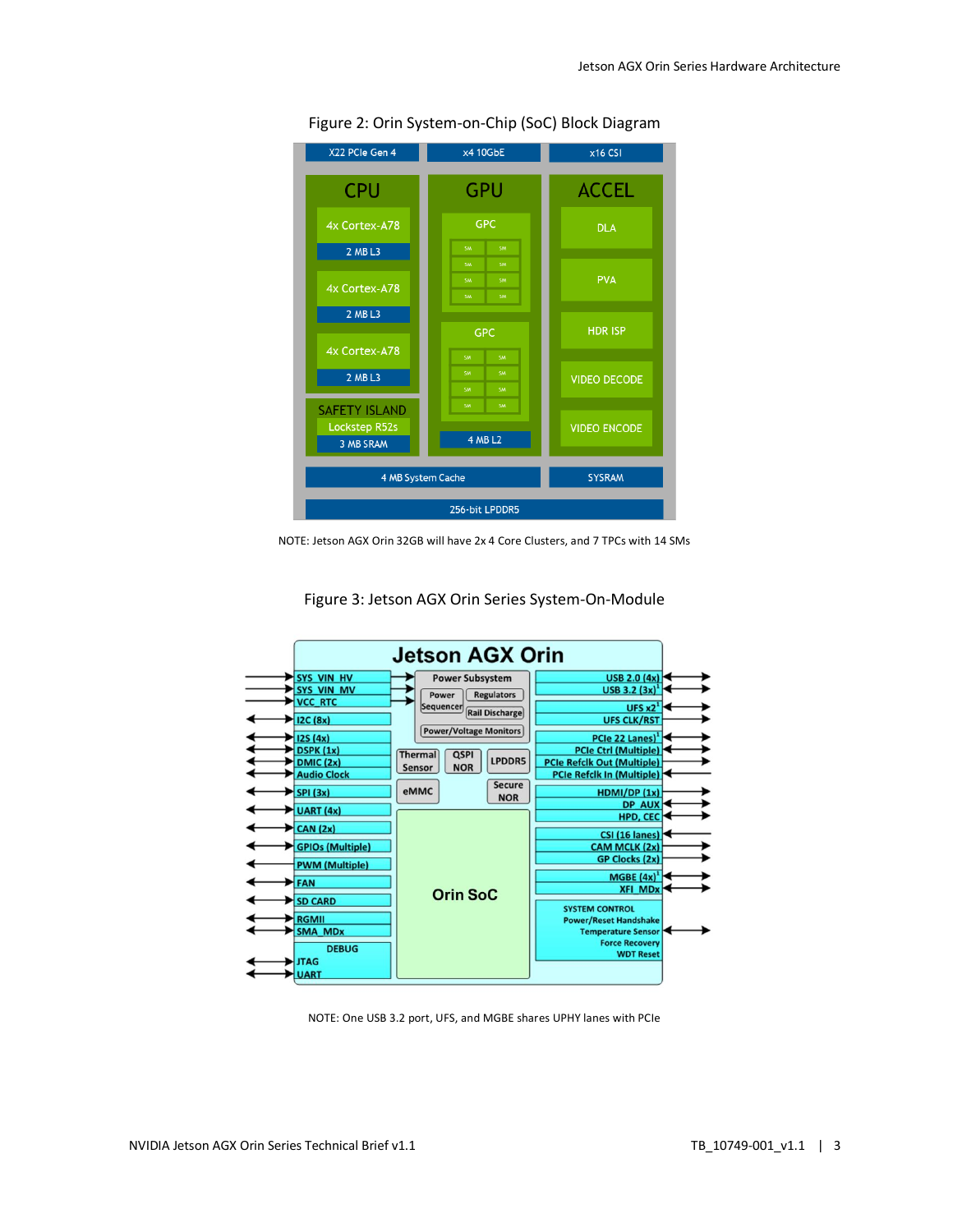|                                                                                        | <b>Jetson AGX Orin 32GB</b>                                                                      | <b>Jetson AGX Orin 64GB</b>                                                                                       |
|----------------------------------------------------------------------------------------|--------------------------------------------------------------------------------------------------|-------------------------------------------------------------------------------------------------------------------|
| <b>Al Performance</b>                                                                  | 200 TOPS (INT8)                                                                                  | 275 TOPS (INT8)                                                                                                   |
| <b>GPU</b>                                                                             | <b>NVIDIA Ampere architecture</b><br>with 1792 NVIDIA® CUDA® cores and 56<br><b>Tensor Cores</b> | NVIDIA Ampere architecture<br>with 2048 NVIDIA <sup>®</sup> CUDA <sup>®</sup> cores and 64<br><b>Tensor Cores</b> |
| <b>Max GPU Freq</b>                                                                    | 939 MHz                                                                                          | $1.3$ GHz                                                                                                         |
| <b>CPU</b>                                                                             | 8-core Arm® Cortex®-A78AE v8.2 64-bit<br><b>CPU</b><br>2MB L2 + 4MB L3                           | 12-core Arm® Cortex®-A78AE v8.2 64-bit<br><b>CPU</b><br>3MB L2 + 6MB L3                                           |
| <b>CPU Max Freq</b>                                                                    |                                                                                                  | $2.2$ GHz                                                                                                         |
| <b>DL Accelerator</b>                                                                  | 2x NVDLA v2.0                                                                                    |                                                                                                                   |
| <b>DLA Max</b><br><b>Frequency</b>                                                     | 1.4 GHz                                                                                          | 1.6 GHz                                                                                                           |
| <b>Vision</b><br><b>Accelerator</b>                                                    | <b>PVA v2.0</b>                                                                                  |                                                                                                                   |
| <b>Memory</b>                                                                          | 32GB 256-bit LPDDR5                                                                              | 64GB 256-bit LPDDR5                                                                                               |
|                                                                                        | 204.8 GB/s                                                                                       | 204.8 GB/s                                                                                                        |
| <b>Storage</b>                                                                         | 64GB eMMC 5.1                                                                                    |                                                                                                                   |
| Up to 6 cameras (16 via virtual channels*)<br><b>CSI Camera</b><br>16 lanes MIPI CSI-2 |                                                                                                  |                                                                                                                   |
|                                                                                        |                                                                                                  | D-PHY 2.1 (up to 40Gbps)   C-PHY 2.0 (up to 164Gbps)                                                              |
| <b>Video Encode</b>                                                                    | 1x 4K60   3x 4K30   6x 1080p60   12x<br>1080p30 (H.265)<br>H.264, AV1                            | 2x 4K60   4x 4K30   8x 1080p60   16x<br>1080p30 (H.265)<br>H.264, AV1                                             |
| <b>Video Decode</b>                                                                    | 1x 8K30   2x 4K60   4x 4K30   9x<br>1080p60   18x 1080p30 (H.265)<br>H.264, VP9, AV1             | 1x 8K30   3x 4K60   7x 4K30   11x<br>1080p60   22x 1080p30 (H.265)<br>H.264, VP9, AV1                             |
| <b>UPHY</b>                                                                            | Up to 2 x8, 1 x4, 2 x1 (PCIe Gen4, Root Port & Endpoint)<br>3x USB 3.2<br>Single lane UFS        |                                                                                                                   |
| <b>Networking</b>                                                                      | 1x GbE<br>4x 10GbE                                                                               |                                                                                                                   |
| <b>Display</b>                                                                         |                                                                                                  | 1x 8K60 multi-mode DP 1.4a (+MST)/eDP 1.4a/HDMI 2.1                                                               |
| Other I/O                                                                              | 4x USB 2.0                                                                                       |                                                                                                                   |
|                                                                                        |                                                                                                  | 4x UART, 3x SPI, 4x I2S, 8x I2C, 2x CAN, DMIC & DSPK, GPIOS                                                       |
| <b>Power</b>                                                                           | 15W - 40W                                                                                        | 15W - 60W                                                                                                         |
| <b>Mechanical</b>                                                                      | 100mm x 87mm<br>699-pin Molex Mirror Mezz Connector<br><b>Integrated Thermal Transfer Plate</b>  |                                                                                                                   |

#### **Table 1: Jetson AGX Orin Series Technical Specifications**

\*Virtual Channel related camera information for Jetson AGX Orin is not final and subject to change. NOTE: Refer to the Software Features section of the latest NVIDIA Jetson Linux Developer Guide for a list of supported features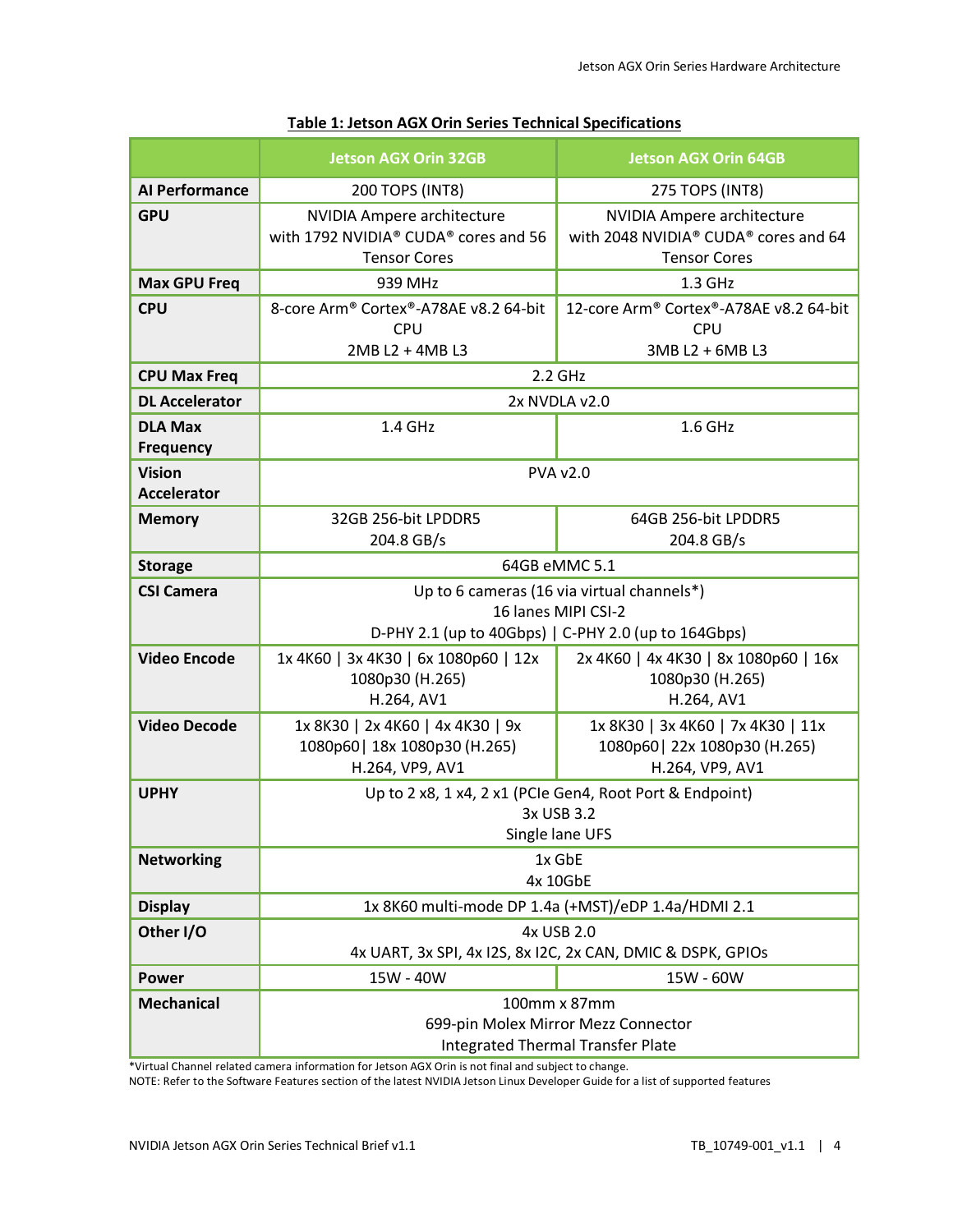## <span id="page-6-0"></span>GPU

Jetson AGX Orin modules contain an integrated Ampere GPU composed of 2 Graphic Processing Clusters (GPCs), up to 8 Texture Processing Clusters (TPCs), up to 16 Streaming Multiprocessors (SM's), 192 KB of L1-cache per SM, and 4 MB of L2 Cache. There are 128 CUDA cores per SM for Ampere compared to the 64 CUDA cores for Volta, and four 3<sup>rd</sup> Generation Tensor cores per SM. Jetson AGX Orin 64GB has 2048 CUDA cores and 64 Tensor cores with up to 170 Sparse TOPs of INT8 Tensor compute, and up to 5.3 FP32 TFLOPs of CUDA compute. Jetson AGX Orin 32GB has 7 TPCs with 1792 CUDA cores and 56 Tensor cores with up to 108 Sparse TOPs of INT8 Tensor compute, and up to 3.37 FP32 TFLOPs of CUDA compute.

We have enhanced the Tensor cores with a big leap in performance compared to the previous generation. With the Ampere GPU, we bring support for sparsity. Sparsity is a fine-grained compute structure that doubles throughput and reduces memory usage.



|  |  | Figure 4: Orin Ampere GPU Block Diagram |
|--|--|-----------------------------------------|
|--|--|-----------------------------------------|

Note: The above diagram shows Jetson AGX Orin 64GB. Jetson AGX Orin 32GB will have 7 TPCs and 14 SMs.

### <span id="page-6-1"></span>3rd Generation Tensor Cores and Sparsity

NVIDIA Tensor cores provide the performance necessary to accelerate next generation AI applications. Tensor cores are programmable fused matrix-multiply-and-accumulate units that execute concurrently alongside the CUDA cores. Tensor cores implement floating point HMMA (Half-Precision Matrix Multiply and Accumulate) and IMMA (Integer Matrix Multiple and Accumulate) instructions for accelerating dense linear algebra computations, signal processing, and deep learning inference.<sup>2</sup>

<sup>2</sup> [NVIDIA Jetson AGX Xavier Developer Blog](https://developer.nvidia.com/blog/nvidia-jetson-agx-xavier-32-teraops-ai-robotics/)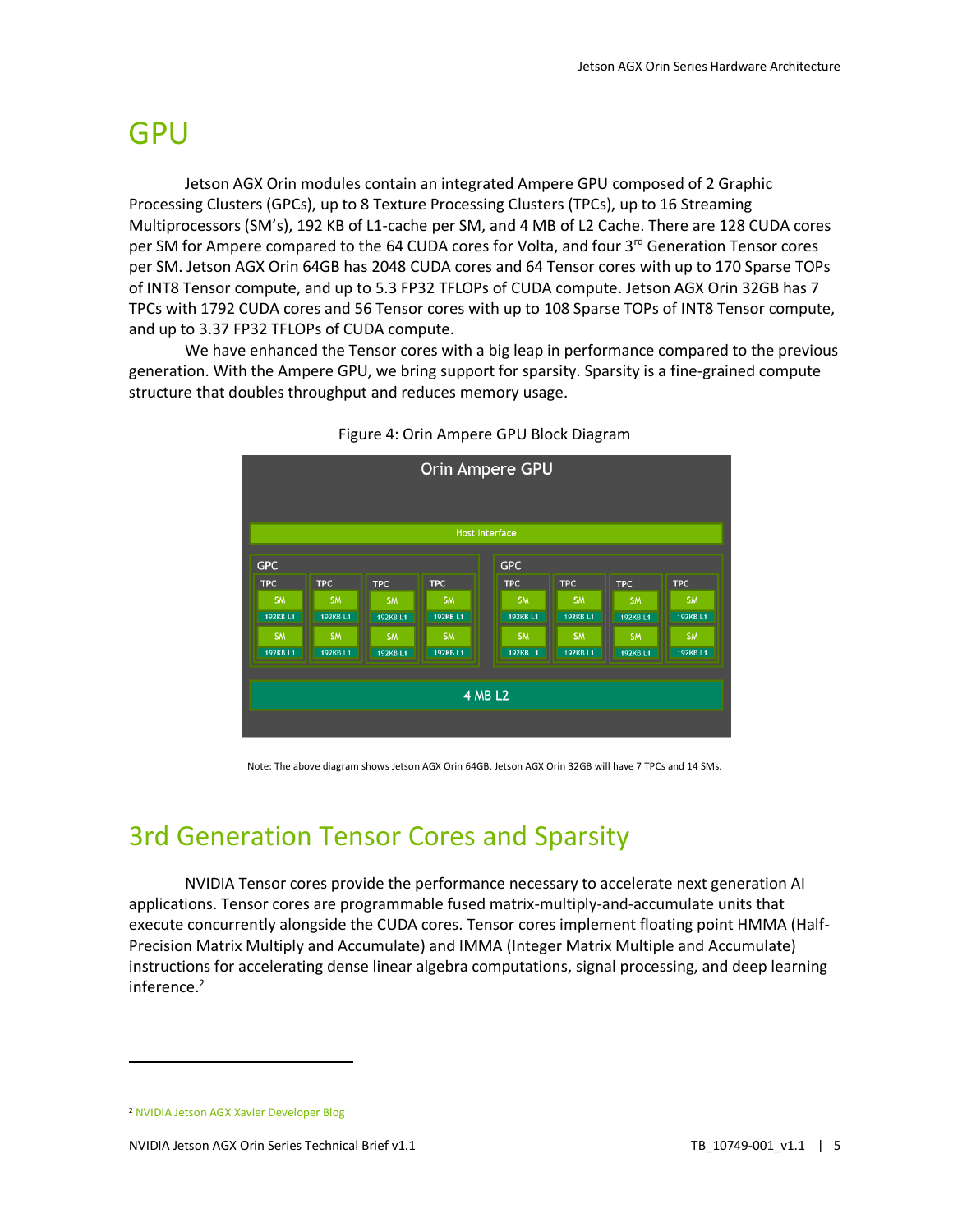Ampere brings support for the third-generation Tensor cores, which enable support for 16x HMMA, 32x IMMA, and a new sparsity feature.<sup>3</sup> With the sparsity feature, customers can take advantage of the fine-grained structured sparsity in deep learning networks to double the throughput for Tensor core operations. Sparsity is constrained to 2 out of every 4 weights being nonzero. It enables a Tensor core to skip zero values, doubling the throughput and reducing memory storage significantly. Networks can be trained first on dense weights, then pruned, and later fine-tuned on sparse weights.



Figure 5: Ampere GPU 3<sup>rd</sup> Generation Tensor Core Sparsity

### <span id="page-7-0"></span>Get the most out of the Ampere GPU using NVIDIA Software Libraries

Customers can accelerate their inferencing on the GPU using NVIDIA TensorRT and cuDNN. NVIDIA TensorRT is a runtime library and optimizer for deep learning inference that delivers lower latency and higher throughput across NVIDIA GPU products. TensorRT enables customers to parse a trained model and maximize the throughput by quantizing models to INT8, optimizing use of the GPU memory and bandwidth by fusing nodes in a kernel, and selecting the best data layers and algorithms based on the target GPU.

cuDNN (CUDA Deep Neural Network Library) is a GPU-accelerated library of primitives for deep neural networks. It provides highly tuned implementations of routines commonly found in DNN applications like convolution forward and backward, cross-correlation, pooling forward and backward, softmax forward and backward, tensor transformation functions, and more. With the Ampere GPU and NVIDIA software stack, customers are able to handle new, complex neural networks that are being invented every day.

<sup>3</sup> [NVIDIA-ampere-GA102-GPU-Architecture-Whitepaper-V1.pdf](https://images.nvidia.com/aem-dam/en-zz/Solutions/geforce/ampere/pdf/NVIDIA-ampere-GA102-GPU-Architecture-Whitepaper-V1.pdf)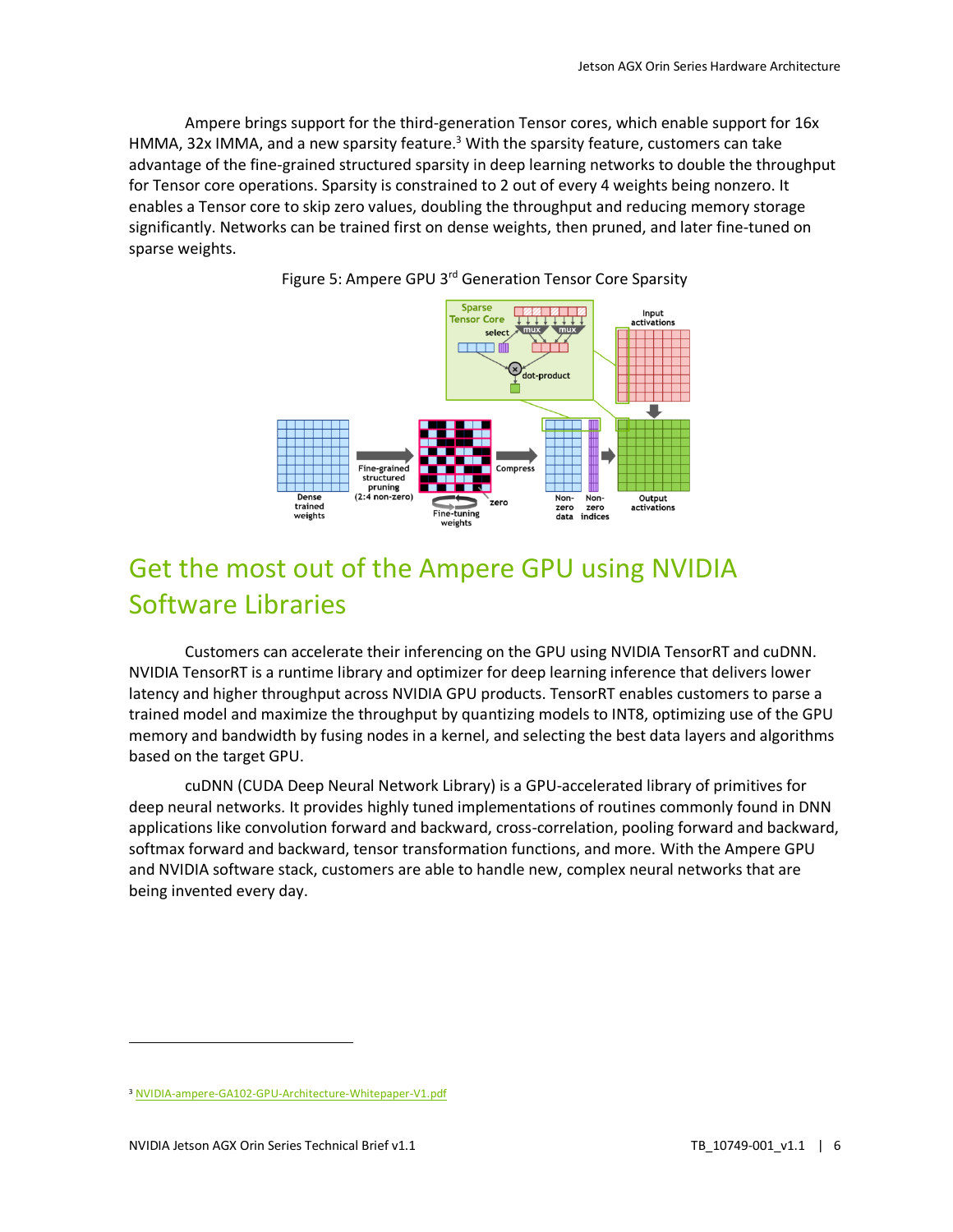## <span id="page-8-0"></span>DLA

The NVIDIA Deep Learning Accelerator, or DLA, is a fixed-function accelerator optimized for deep learning operations. It is designed to do full hardware acceleration of convolutional neural network inferencing. The Orin SoC brings support for the next generation NVDLA 2.0 with 9X the performance of NVDLA 1.0.

DLA 2.0 provides a highly energy efficient architecture. With this new design, NVIDIA increased local buffering for even more efficiency and reduced DRAM bandwidth. DLA 2.0 additionally brings a set of new features including structured sparsity, depth wise convolution, and a hardware scheduler. This enables up to 105 INT8 Sparse TOPs total on Jetson AGX Orin DLAs compared with 11.4 INT8 Dense TOPS total on Jetson AGX Xavier DLAs.



Figure 6: Orin Deep Learning Accelerator (DLA) Block Diagram

#### <span id="page-8-1"></span>TensorRT supports DLA

Customers can use TensorRT to accelerate their models on the DLAs just as they do on the GPU. NVIDIA DLAs are designed for offloading deep learning inferencing from the GPU, enabling the GPU to run more complex networks and dynamic tasks. TensorRT supports running networks in either INT8 or FP16 on DLA, and supports various layers such as convolution, deconvolution, fully connected, activation, pooling, batch normalization, and more. More information on the DLA support in TensorRT can be found here[: Working With DLA](https://docs.nvidia.com/deeplearning/tensorrt/developer-guide/index.html#dla_topic)<sup>4</sup>. NVIDIA DLAs enables support for a diversity of models and algorithms to achieve 3D construction, path planning, semantic understanding, and more. Depending on what type of compute is needed, both the DLA and the GPU can be used to achieve full application acceleration.

<sup>4</sup> [Working With DLA](https://docs.nvidia.com/deeplearning/tensorrt/developer-guide/index.html#dla_topic)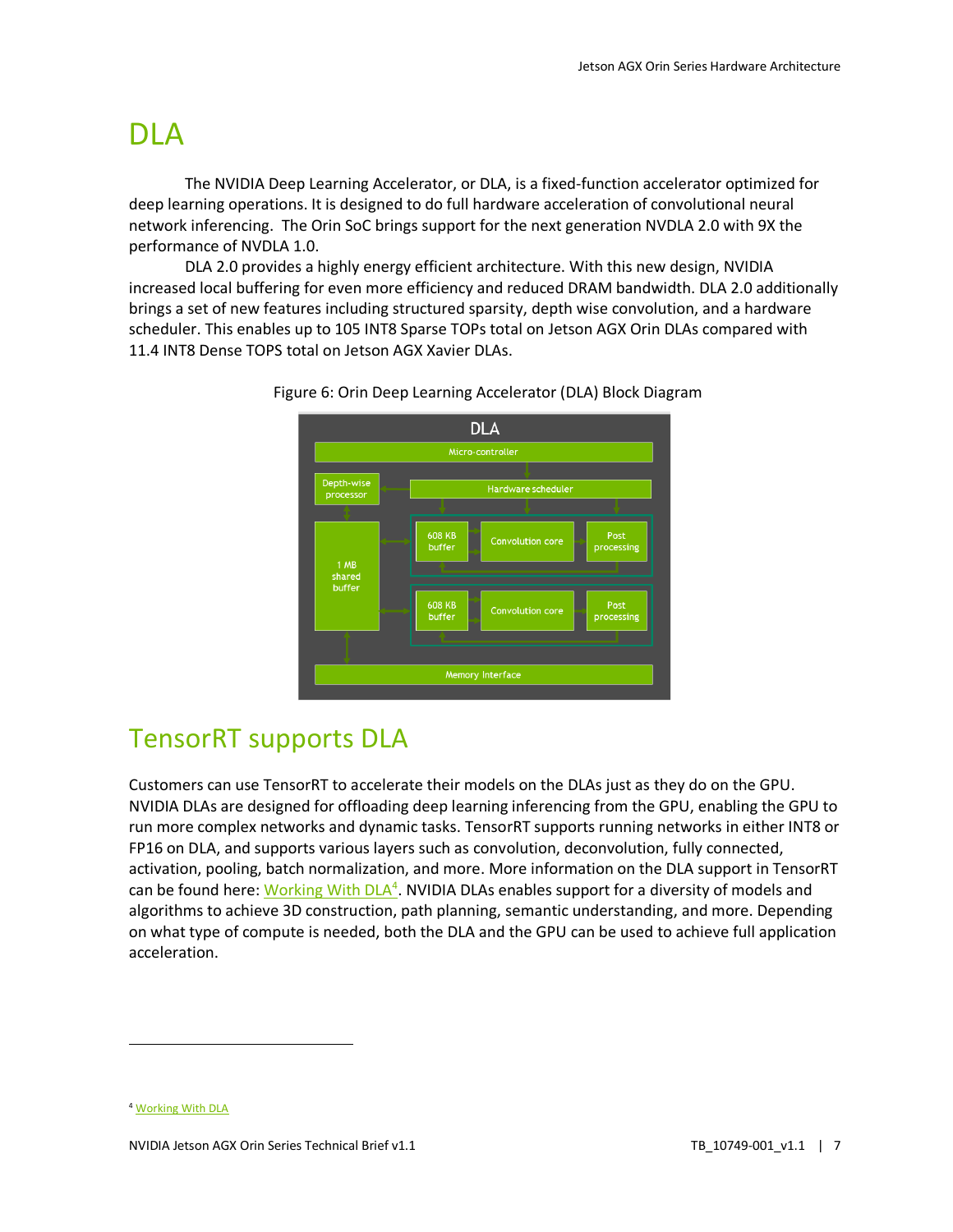### <span id="page-9-0"></span>Giant Leap Forward in Performance

With GPU and DLA enhancements, the Jetson AGX Orin series provides a giant leap forward in performance. A new age of robotics is emerging with computational requirements increasing by orders of magnitude for functionality such as multi-sensor perception, mapping and localization, path planning and control, situational awareness, and safety.

In particular, robotics and other Edge AI applications are requiring increased amounts of AI for computer vision and conversational AI. The Jetson AGX Orin module deliver up to 3.3 times the performance of Jetson AGX Xavier on real world AI applications, as can be seen with our pretrained models. We expect this will increase to an almost 5X performance improvement with future software updates. (Jetson AGX Xavier saw a 1.5X performance increase from when it was launched to now, with the most recent Jetpack software.)



Figure 7: Real World AI Performance on Jetson AGX Orin

NOTE: These benchmarks were run on the Jetson AGX Orin Developer Kit.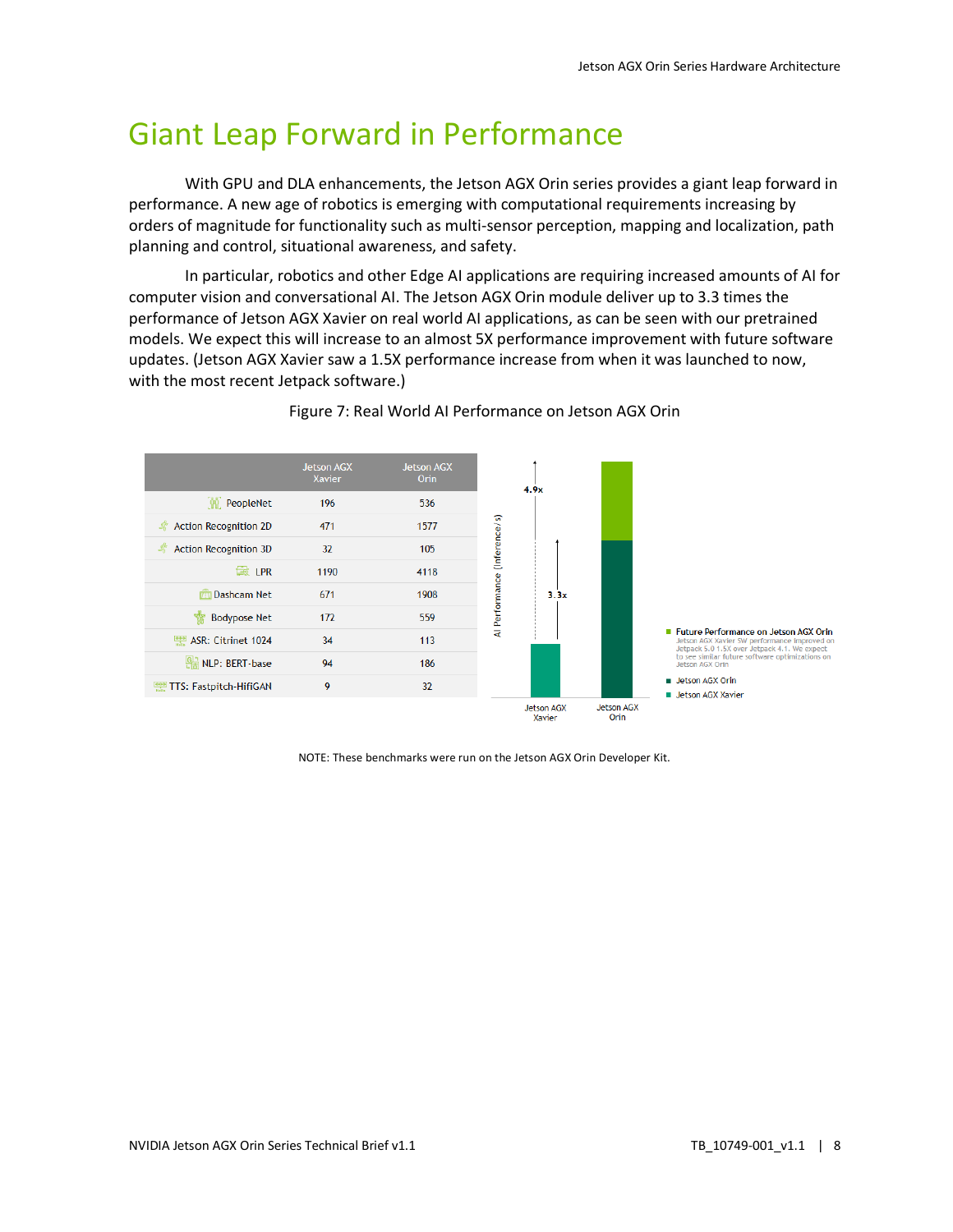## <span id="page-10-0"></span>**CPU**

For Jetson AGX Orin series modules, we moved from the NVIDIA Carmel CPU to the Arm Cortex-A78AE. The Orin CPU complex has up to 12 CPU cores. Each core includes 64KB Instruction L1 Cache and 64KB Data Cache, and 256 KB of L2 Cache. Like Jetson AGX Xavier, each cluster also has 2MB L3 Cache. The maximum supported CPU frequency 2.2 GHz.



Figure 8: Orin CPU Block Diagram

Note: The above diagram shows Jetson AGX Orin 64GB. Jetson AGX Orin 32GB will have 2x 4 Core Clusters.

The 12-core CPU on Jetson AGX Orin 64GB enables almost 1.9 times the performance compared to the 8-core NVIDIA Carmel CPU on Jetson AGX Xavier. Customers can use the enhanced capabilities of the Cortex-A78AE including the higher performance and enhanced cache to optimize their CPU implementations.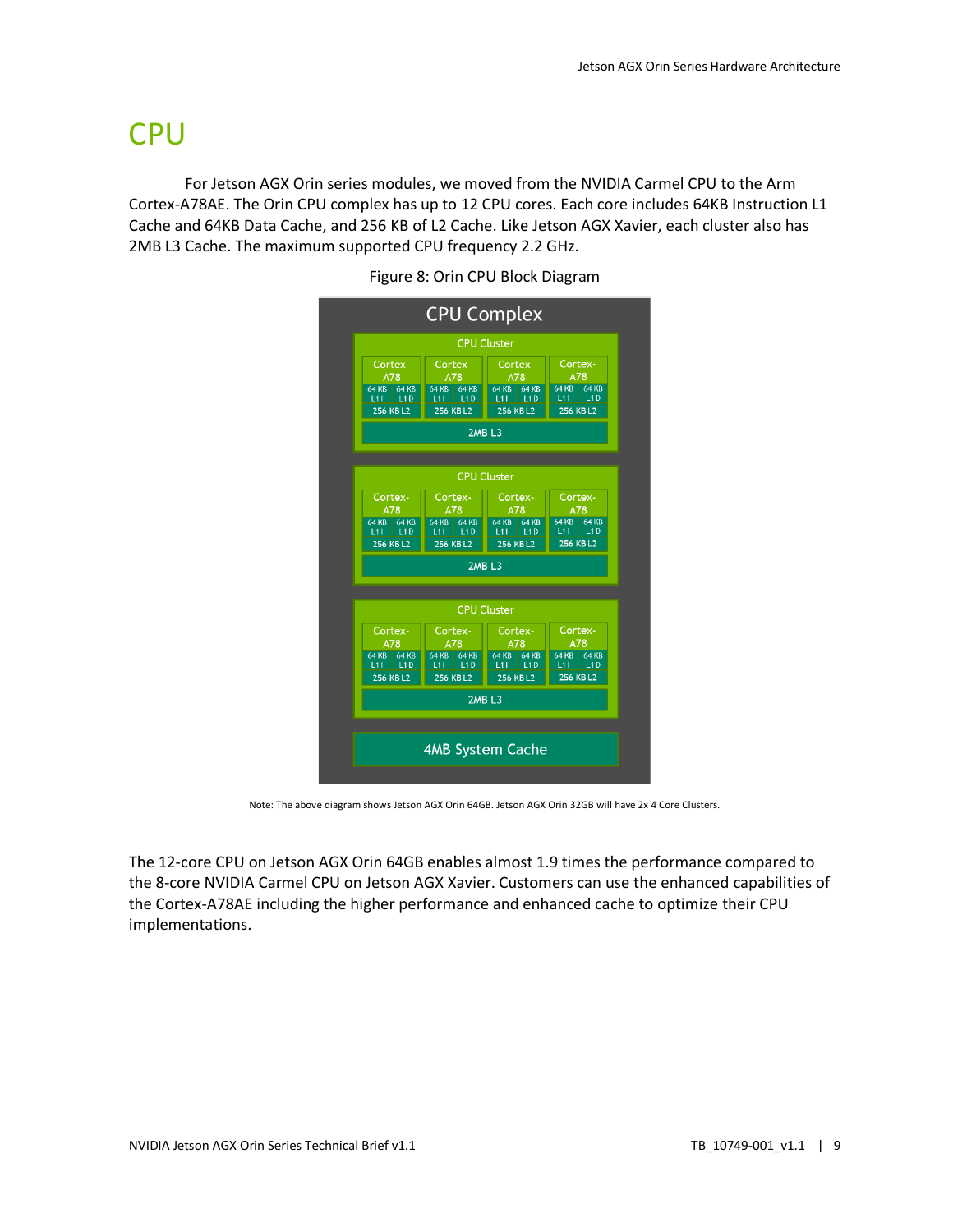## <span id="page-11-0"></span>Memory & Storage

Jetson AGX Orin modules bring support for 1.4X the memory bandwidth and 2X the storage of Jetson AGX Xavier, enabling 32GB or 64GB of 256-bit LPDDR5 and 64 GB of eMMC. The DRAM supports a max clock speed of 3200 MHz, with 6400 Gbps per pin, enabling 204.8 GB/s of memory bandwidth. Figure 8 highlights how each of the various components interact with the Memory Controller Fabric and the DRAM.



Figure 9: Jetson AGX Orin Series Functional Block Diagram

# <span id="page-11-1"></span>Video Codecs

Jetson AGX Orin modules contain a Multi-Standard Video Encoder (NVENC), a Multi-Standard Video Decoder (NVDEC), and a JPEG processing block (NVJPEG). NVENC enables full hardware acceleration for various encoding standards including H.265, H.264, and AV1. NVDEC enables full hardware acceleration for various decoding standards including H.265, H.264, AV1, VP9. NVJPG is responsible for JPEG (de)compression calculations (based on the JPEG still image standard), image scaling, decoding (YUV420, YUV422H/V, YUV444, YUV400) and color space conversion (RGB to YUV). Please reference the [Jetson AGX Orin Data Sheet](https://developer.nvidia.com/embedded/downloads#?search=Jetson%20AGX%20Orin%20Module%20Data%20Sheet)<sup>5</sup>for a full list of standards. Customers can leverage NVIDIA Jetson's Multimedia API to power these engines. The <u>Multimedia API<sup>6</sup></u> is a collection of low-level APIs that supports flexible application development across these engines.

<sup>5</sup> [Jetson AGX Orin Data Sheet](https://developer.nvidia.com/embedded/downloads#?search=Jetson%20AGX%20Orin%20Module%20Data%20Sheet)

<sup>6</sup> [Multimedia API](https://docs.nvidia.com/jetson/l4t-multimedia/index.html)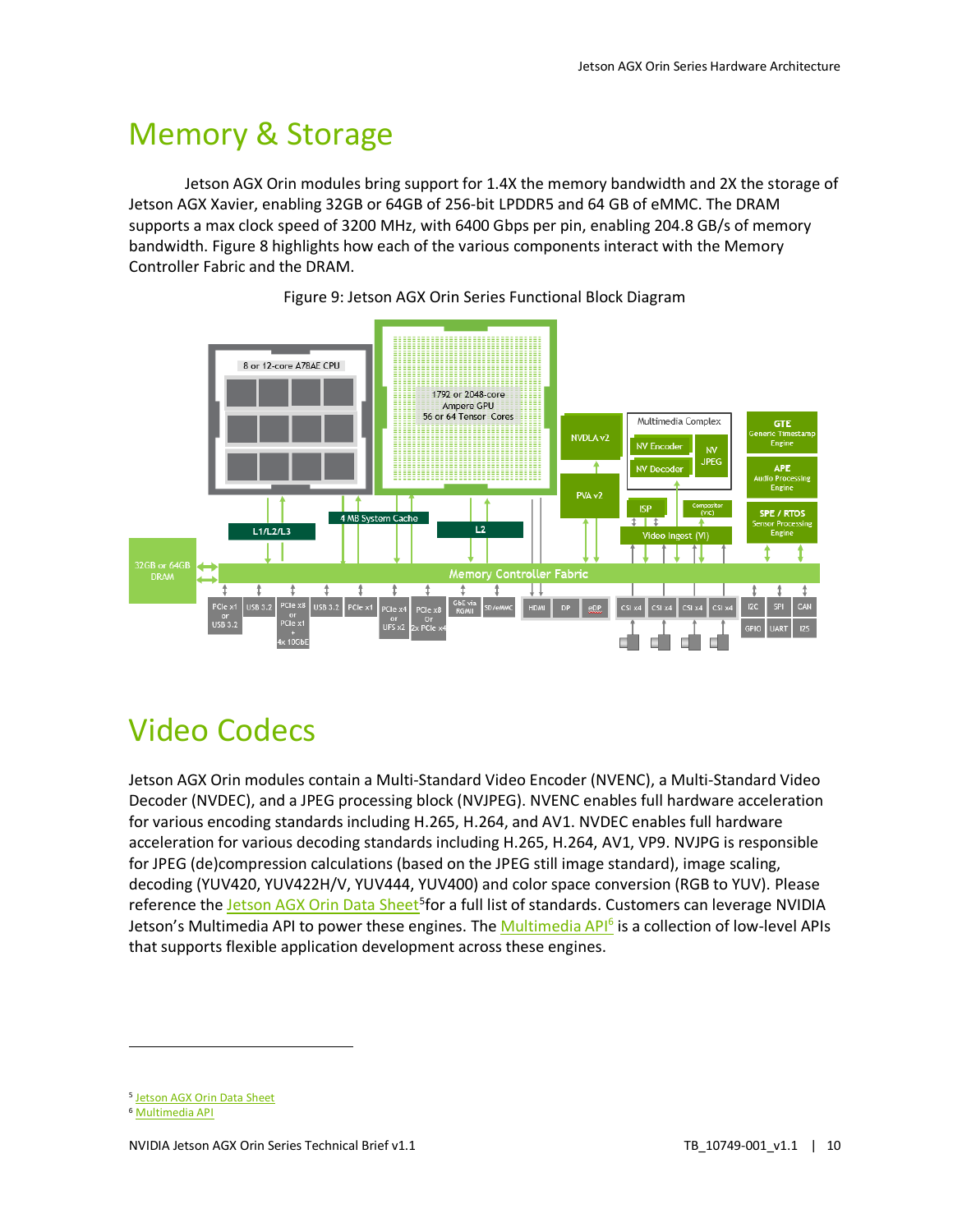# <span id="page-12-0"></span>PVA & VIC

Jetson AGX Orin modules bring support for our next generation Programmable Vision Accelerator engine, PVA v2. The PVA engine includes dual 7-way VLIW (Very Long Instruction Word) vector processing units, dual DMA engines, and a Cortex-R5 subsystem. The PVA enables support for various computer vision kernels such as filtering, warping, image pyramid, feature detection, and FFT. Some common computer vision applications using the PVA include feature detector, feature tracker, object tracker, stereo disparity, and visual perception.





The Orin SoC also contains a Gen 4.2 Video Imaging Compositor (VIC) 2D Engine. The VIC enables support for various image processing features like lens distortion correction and enhanced temporal noise reductions, video features like sharpness enhancement, and general pixel processing features like color space conversion, scaling, blend, and composition.

Vision Programming Interface (VPI) is a software library which implements computer vision and image processing algorithms on several NVIDIA Jetson hardware components including PVA, VIC, CPU, and GPU. With VPI algorithm support on the PVA and the VIC, one can offload computer vision and image processing tasks to them and prioritize the CPU and the GPU for other tasks.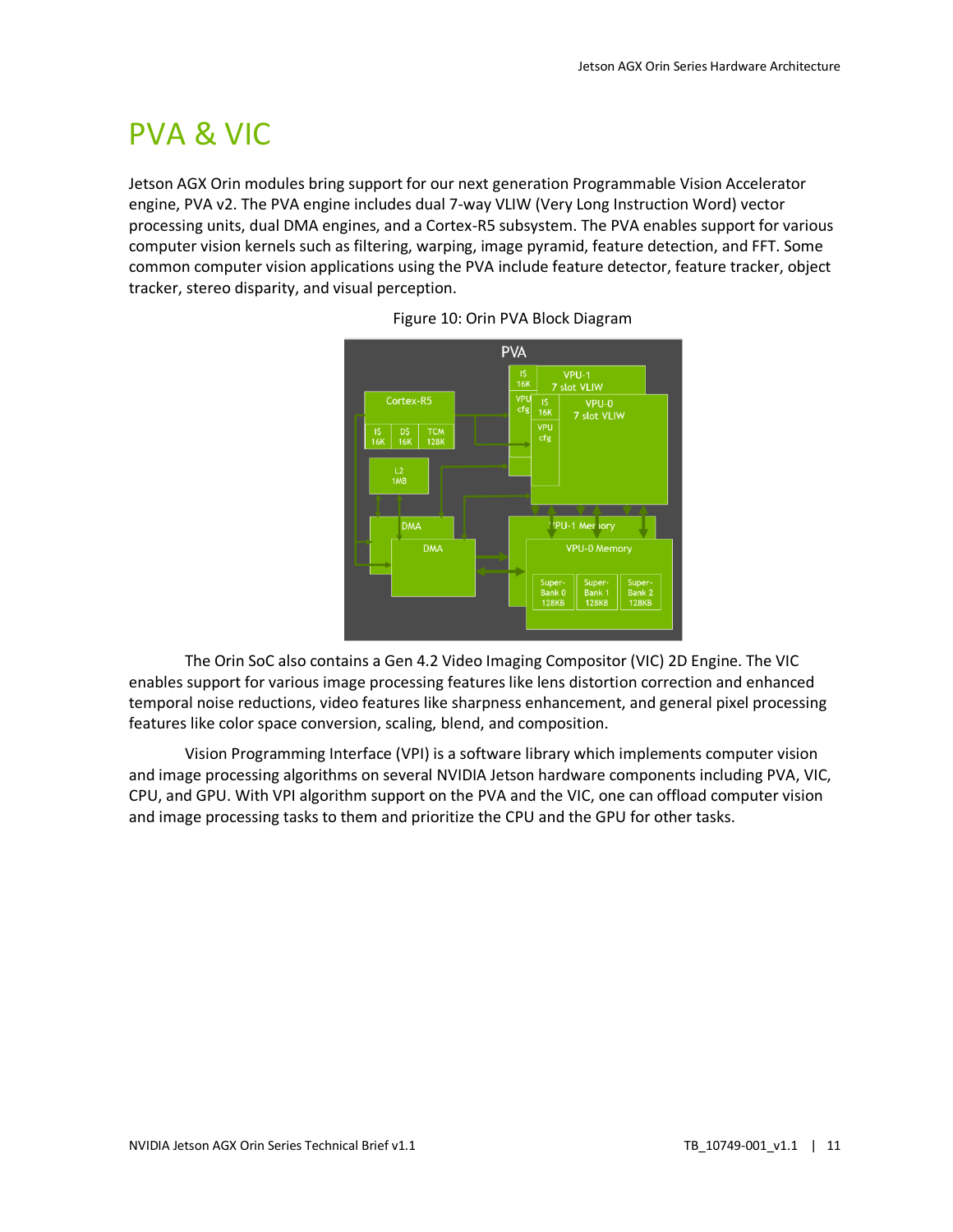As an example, a complete Stereo Disparity Estimation pipeline using VPI can efficiently use several backends including the VIC, PVA, and NVENC. The pipeline receives the input from a stereo camera, which are left and right images of a stereo pair. The VIC works on this input to correct lens distortion and scale the image down, resulting in a rectified stereo pair. Then images get converted from color to grayscale using the GPU, with the results fed into a sequence of operations using PVA and NVENC as backends. The output is an estimate of the disparity between the input images, which is related to the scene depth.



Figure 11: Stereo Disparity Estimation Pipeline

VPI comes with several algorithms ranging from image processing building blocks like box Filtering, Convolution, Image Rescaling and Remap, to more complex computer vision algorithms like Harris Corners Detection, KLT Feature Tracker, Optical Flow, Background Subtraction, and more. Please check out the VPI Webinars *[here](https://info.nvidia.com/VPI-webinar-reg-page.html)<sup>7</sup>* to learn more about using VPI to accelerate computer vision applications.

<sup>7</sup> [VPI Webinar](https://info.nvidia.com/VPI-webinar-reg-page.html)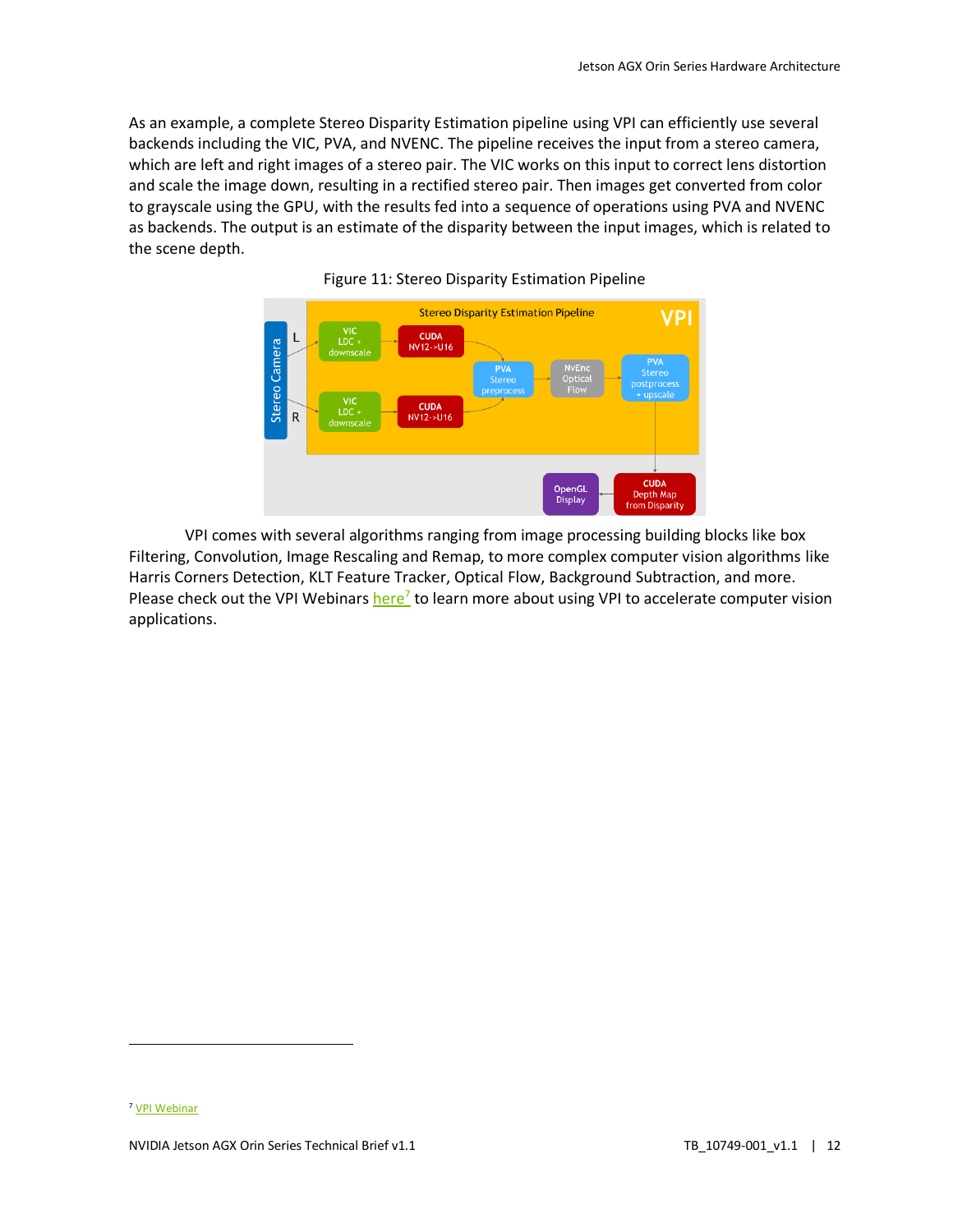# <span id="page-14-0"></span> $I/O$

Jetson AGX Orin series modules contain plenty of high speed I/O including 22 lanes of PCIe Gen4, Gigabit Ethernet, 4 XFI interfaces for 10 Gigabit Ethernet, a Display Port, 16 lanes of MIPI CSI-2, USB3.2 interfaces as well as various other I/O like I<sup>2</sup>C, I<sup>2</sup>S, SPI, CAN, GPIO, USB 2.0, DMIC and DSPK. Customers can leverage the UPHY lanes for USB 3.2, UFS, PCIe, and MGBE, and some of the UPHY lanes are shared between these interfaces. All 22 lanes of PCIe support root port mode, and some support endpoint mode as well. The Display Port can support 2 displays using the Multi-stream mode on DP1.4. Jetson is used across a variety of applications with various I/O requirements. For example, Autonomous Ground Vehicles could leverage the CSI cameras for a surround view around the robot, I2S for voice commands, HDMI for display, PCIe for Wi-Fi, GPIO & I<sup>2</sup>C and more. A video analytics application like traffic management at an intersection might require many GigE Cameras and Ethernet for networking purposes. As autonomous machines continue to perform more advanced tasks, more I/O is needed to interface more sensors.

| <b>CSI Camera</b> | Up to 6 cameras (16 via virtual channels*)                  |
|-------------------|-------------------------------------------------------------|
|                   | 16 Janes MIPI CSI-2                                         |
|                   | D-PHY 1.2 (up to 40Gbps)   C-PHY 1.1 (up to 164Gbps)        |
| <b>UPHY</b>       | Up to 2 x8, 1 x4, 2 x1 (PCIe Gen4, Root Port & Endpoint)    |
|                   | 3x USB 3.2                                                  |
|                   | Single-lane UFS                                             |
| <b>Networking</b> | $1x$ GbE                                                    |
|                   | 4x 10GbE                                                    |
| <b>Display</b>    | 1x 8K60 multi-mode DP 1.4a (+MST)/eDP 1.4a/HDMI 2.1         |
| Other I/O         | 4x USB 2.0                                                  |
|                   | 4x UART, 3x SPI, 4x 12S, 8x 12C, 2x CAN, DMIC & DSPK, GPIOS |

#### **Table 2: Jetson AGX Orin I/O**

NOTE: Refer to the Software Features section of the latest NVIDIA Jetson Linux Developer Guide for a list of supported feature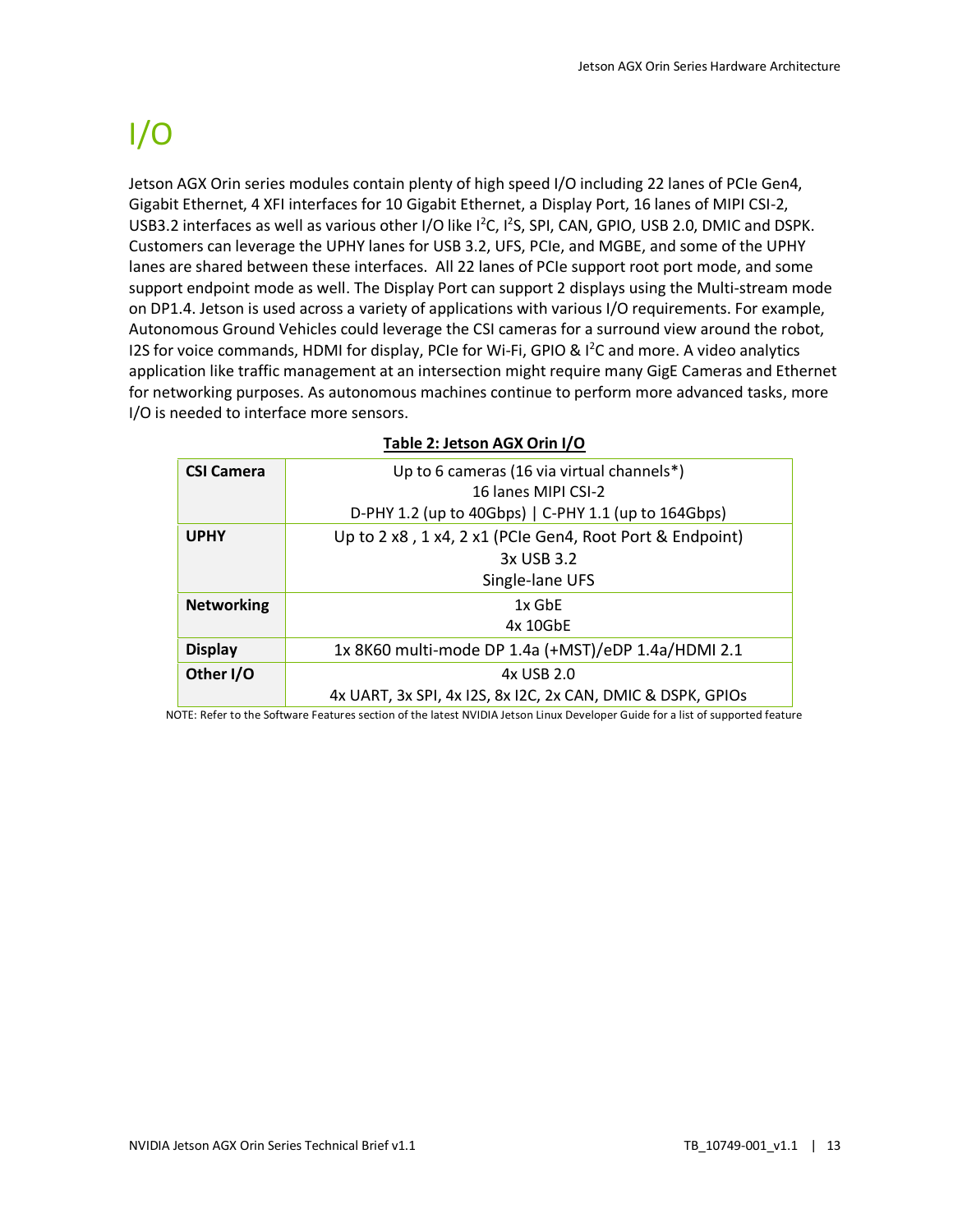In a survey NVIDIA conducted in March of 2021, when asked what sensors and sensor interfaces are being used in your projects, most customers responded that they used cameras via USB, MIPI, and Ethernet. Jetson AGX Orin not only enables all these interfaces, but also supports all the other sensors listed in the survey.



#### Figure 12: Jetson Customer and Developer Survey—Sensor Usage

## <span id="page-15-0"></span>Power Profiles

Jetson AGX Orin series modules are designed with a high efficiency Power Management Integrated Circuit (PMIC), voltage regulators, and power tree to optimize power efficiency. Jetson AGX Orin 64GB supports three optimized power budgets: 15W, 30W, and 50W. Each power mode caps various component frequencies, and the number of online CPU, GPU TPC, DLA, and PVA cores. Jetson AGX Orin 64GB also supports a MAXN performance mode that can enable up to 60W of performance. Jetson AGX Orin 32GB supports power modes between 15W and 40W. Customers can leverage the nvpmodel tool in Jetson Linux to use one of these pre-optimized power modes or to customize their own power mode within the design constraints provided in our documentation.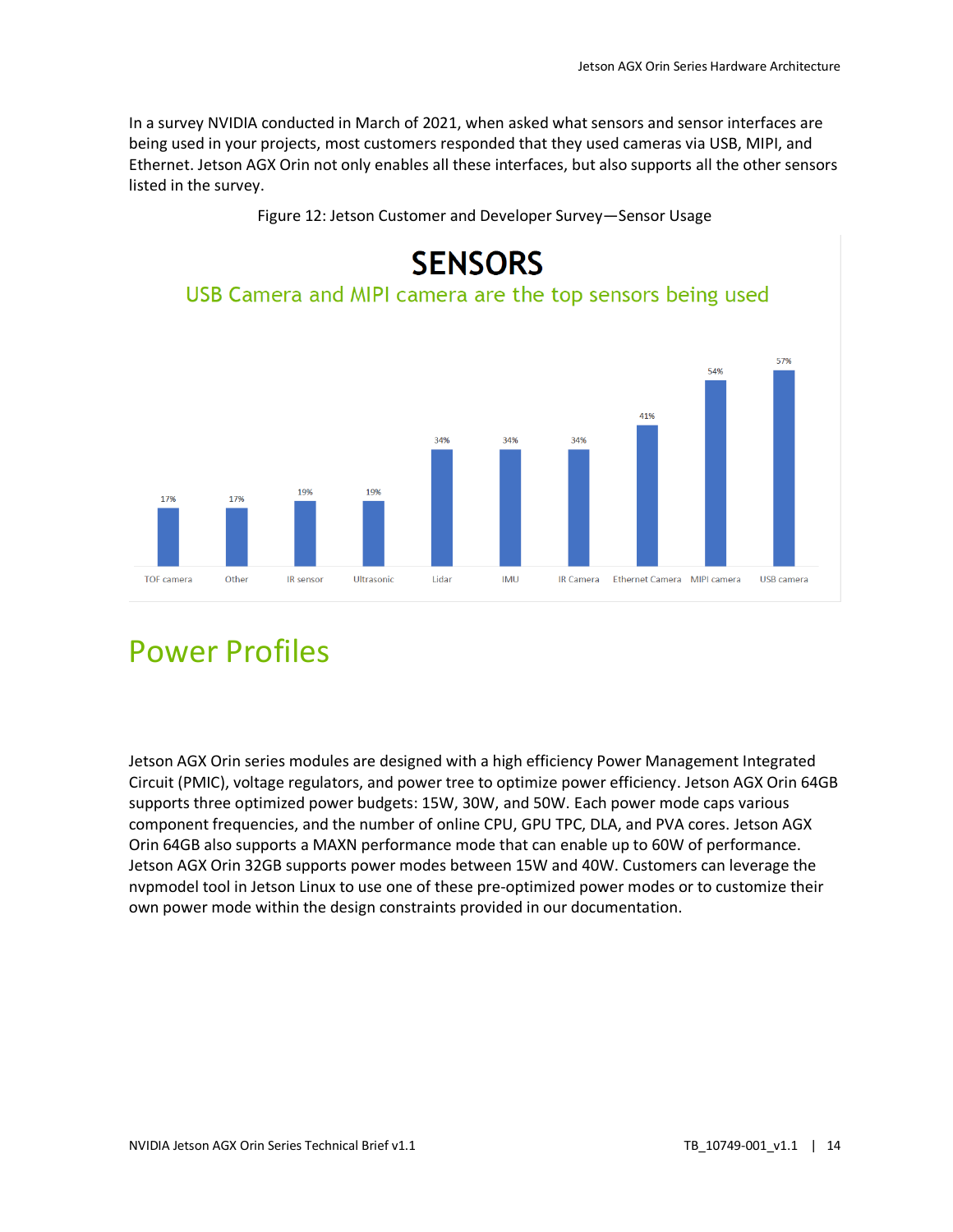### <span id="page-16-0"></span>Jetson Software

The Jetson platform includes all the necessary software to accelerate your development and get your product quickly to market. At the base of the software stack is the JetPack SDK. It includes the Board Support Package (BSP), with boot loader, Linux kernel, drivers, tool chains and a reference file system based on Ubuntu. The BSP also enables various security features such as secureboot, trusted execution environment, disk and memory encryption and so on. Over the BSP we have several user level libraries for accelerating various parts of your application. These include libraries for accelerating deep learning like CUDA, CuDNN, and Tensor RT; accelerated computing libraries like cuBLAS and cuFTT; accelerated computer vision and image processing libraries like VPI; and multimedia and camera libraries like libArgus and v4l2.

On top of JetPack there are higher level, use case specific SDKs including DeepStream for Intelligent Video Analytics applications, Isaac for Robotics applications, and Riva for Natural Language Processing applications. Surrounding this NVIDIA has a growing partner ecosystem that can provide customers with specialty products and services to accelerate development.

AI at the edge is growing, and the complexity of edge deployment is growing. We see various challenges arising from creating AI products. You need lots of data to train accurately, and you need your models to be optimized for inference. High Performance models from open-source options do not provide desirable results nor are optimized for highest inference throughput. There is also a need to support various frameworks, and a deep understanding of Deep Learning and Data Science. NVIDIA's TAO Toolkit and Pre-Trained Models (PTM) can help solve this challenge. NVIDIA pre-trained models provide customers with accurate models that have been pre-trained with millions of images to achieve state of the art accuracy out of the box. The pre-trained model library can be found [here](https://developer.nvidia.com/tao-toolkit)<sup>8</sup>, and includes various PTMs like people detection, vehicle detection, natural language processing, pose estimation, license plate detection, and face detection. TAO toolkit enables customers with the ability to easily train, fine-tune, and optimize these pretrained models with their own data set. Customers can then easily deploy these models in production using our various inference SDKs.

Edge computing has historically been characterized by systems that rarely get software updates. With new cloud technologies, you need to be able to periodically update the software on your deployed products, and have the flexibility to adopt, and easily scale and deploy across various environments. Jetson brings Cloud-Native to the edge and enables technologies like containers and container orchestration. NVIDIA JetPack includes NVIDIA Container Runtime with Docker integration, enabling GPU accelerated containerized applications on Jetson platform. Jetpack also brings support for NVIDIA Triton™ Inference Server to simplify the deployment of AI models at scale. Triton Inference Server is open source and provides a single standardized inference platform that can support multi

<sup>8</sup> [TAO Toolkit | NVIDIA Developer](https://developer.nvidia.com/tao-toolkit)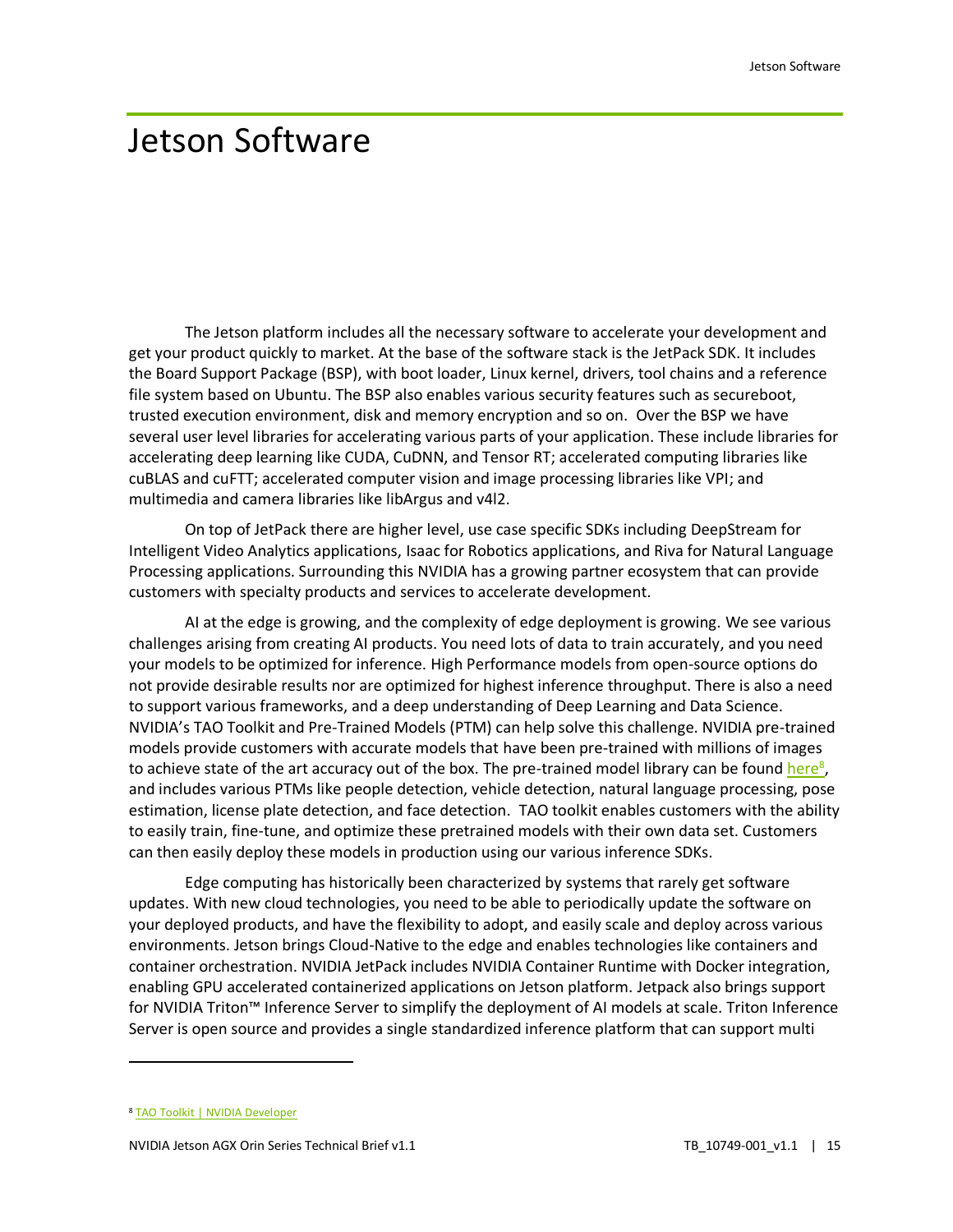framework model inferencing in different deployments such as datacenter, cloud and embedded devices. It supports different types of inference queries through advanced batching and scheduling algorithms to maximize performance of your AI application and supports live model updates with zero inferencing downtime.



Figure 13: Jetson Cloud Native Software Stack

JetPack 5.0 provides the software to power the Jetson AGX Orin and future Jetson modules, as well as existing Jetson modules based on the NVIDIA Xavier SoC. Jetpack 5.0 includes L4T with Linux kernel 5.10 and a reference file system based on Ubuntu 20.04. Jetpack 5.0 enables a full compute stack update with CUDA 11.x and new versions of cuDNN and Tensor RT. It will include UEFI as a CPU bootloader and will also bring support for OP-TEE as a trusted execution environment. Finally, there will be an update to DLA support for NVDLA 2.0, as well as a VPI update to support the next generation PVA v2.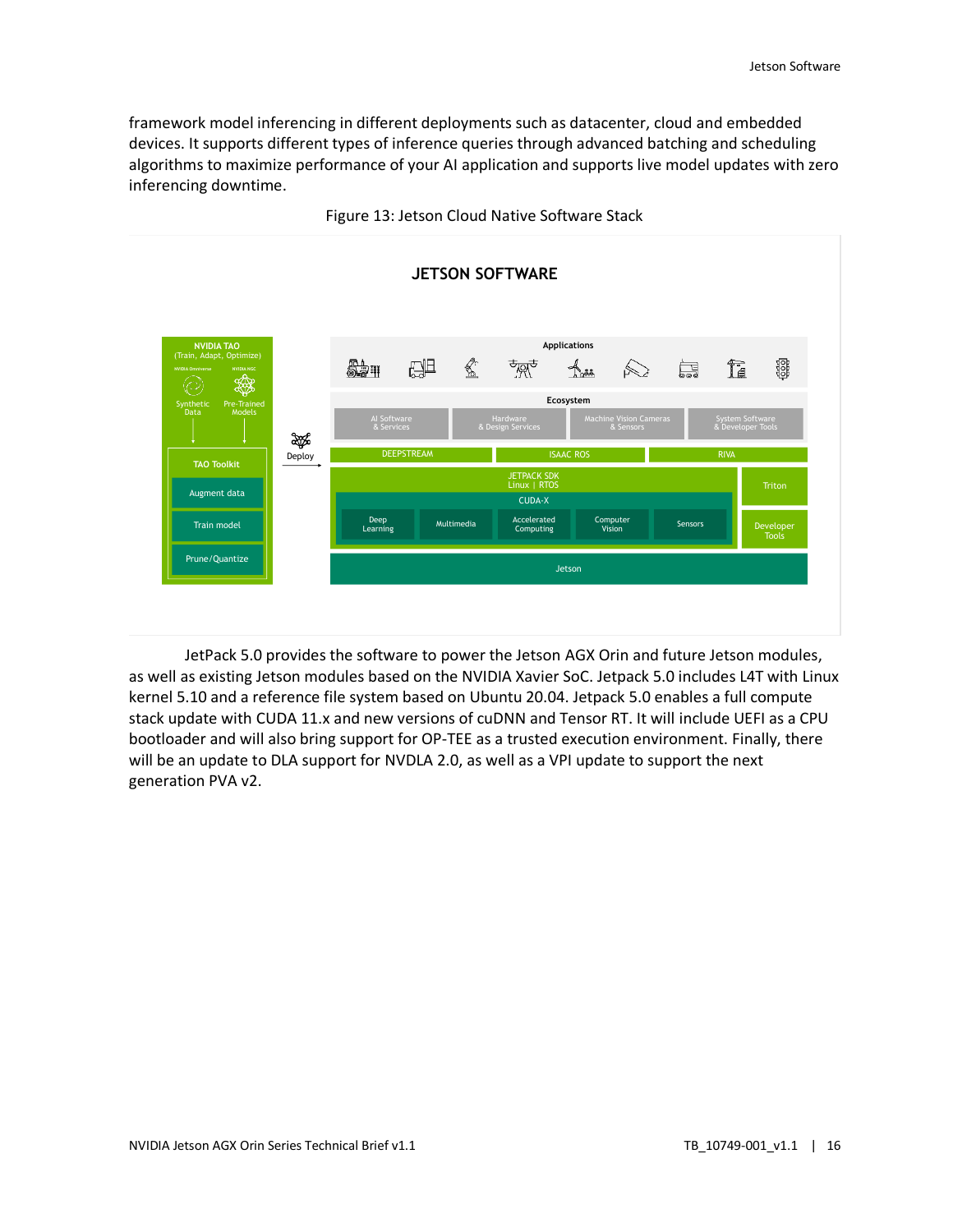## <span id="page-18-0"></span>Jetson AGX Orin Developer Kit

The Jetson AGX Orin Developer Kit will contain everything needed for developers to get up and running quickly. The Jetson AGX Orin Developer Kit includes a Jetson AGX Orin module with heatsink, a reference carrier board, and a power supply. The Jetson AGX Orin Developer kit can be used to develop for all the Jetson Orin modules via emulation modes to emulate their performance. With up to 275 TOPS of AI performance and power configurable between 15 and 60 W, customers now have more than 8X the performance of Jetson AGX Xavier in the same compact form-factor for developing advanced robots and other autonomous machine products.

The Jetson AGX Orin Developer Kit is available today.



Figure 13: Jetson AGX Orin Developer Kit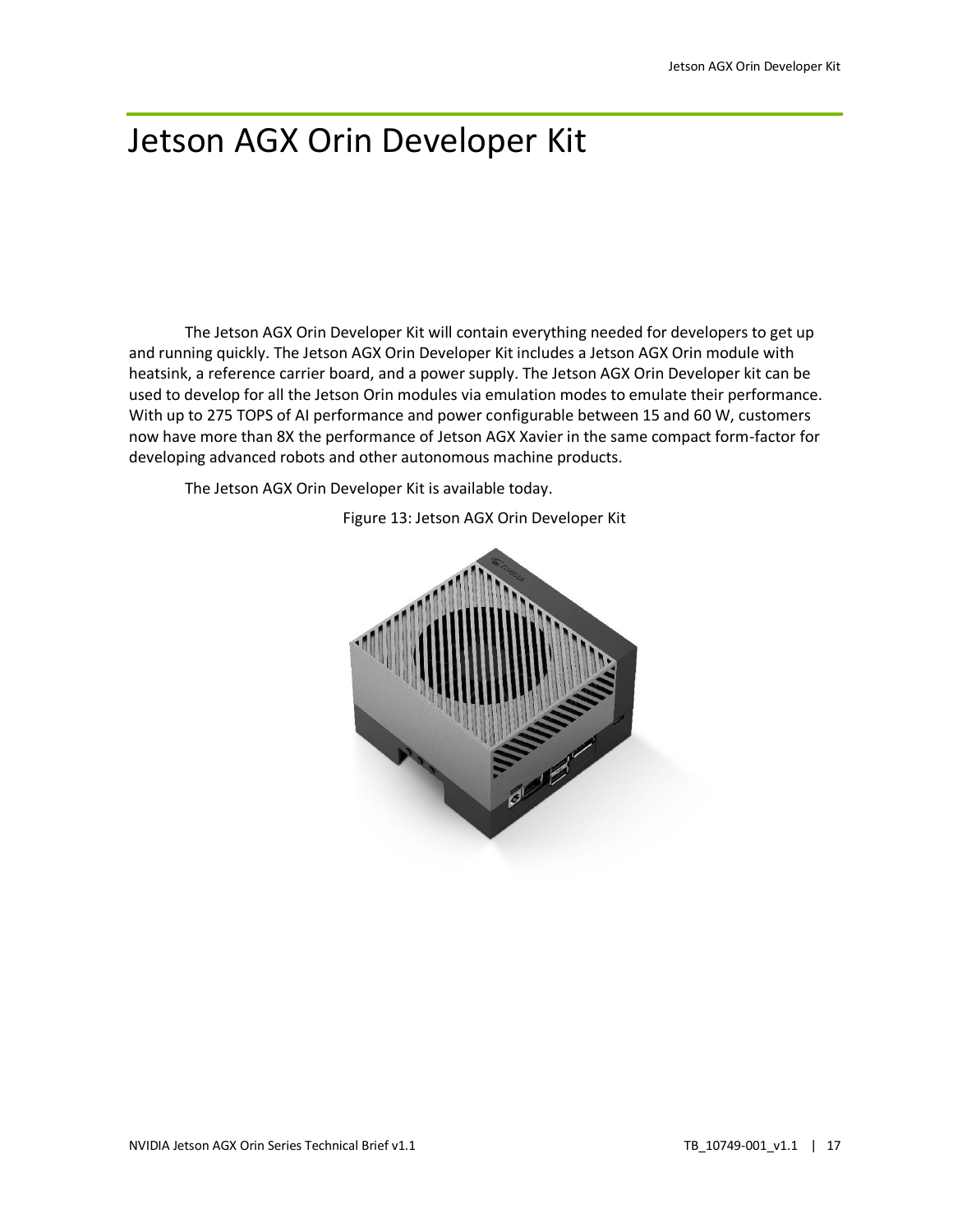| <b>MODULE:</b>            |                                                    |
|---------------------------|----------------------------------------------------|
| <b>GPU</b>                | NVIDIA Ampere architecture with 2048 NVIDIA® CUDA® |
|                           | cores and 64 Tensor cores                          |
| <b>CPU</b>                | 12-core Arm Cortex-A78AE v8.2 64-bit CPU           |
|                           | 3MB L2 + 6MB L3                                    |
| <b>DL Accelerator</b>     | 2x NVDLA v2.0                                      |
| <b>Vision Accelerator</b> | <b>PVA v2.0</b>                                    |
| <b>Memory</b>             | 32GB 256-bit LPDDR5                                |
|                           | 204.8 GB/s                                         |
| <b>Storage</b>            | 64GB eMMC 5.1                                      |
| Power                     | 15W to 60W                                         |

#### **Table 3: Jetson AGX Orin Developer Kit Technical Specifications**

| <b>REFERENCE CARRIER BOARD:</b> |                                                           |  |
|---------------------------------|-----------------------------------------------------------|--|
| Camera                          | 16 Jane MIPI CSI-2 connector                              |  |
| <b>PCIe</b>                     | x16 PCIe slot supporting                                  |  |
|                                 | x8 PCIe Gen4                                              |  |
| M.2 Key M                       | x4 PCIe Gen 4                                             |  |
| M.2 Key E                       | x1 PCIe Gen 4, USB 2.0, UART, I2S                         |  |
| <b>USB</b>                      | Type C: 2x USB 3.2 Gen2 with USB-PD support               |  |
|                                 | Type A: 2x USB 3.2 Gen2, 2x USB 3.2 Gen1                  |  |
|                                 | Micro-B: USB 2.0                                          |  |
| <b>Networking</b>               | RJ45 (up to 10 GbE)                                       |  |
| <b>Display</b>                  | DisplayPort 1.4a (+MST)                                   |  |
| microSD slot                    | UHS-1 cards up to SDR104 mode                             |  |
| <b>Others</b>                   | 40-pin header (I2C, GPIO, SPI, CAN, I2S, UART, DMIC)      |  |
|                                 | 12-pin automation header                                  |  |
|                                 | 10-pin audio panel header                                 |  |
|                                 | 10-pin JTAG header                                        |  |
|                                 | 4-pin fan header                                          |  |
|                                 | 2-pin RTC battery backup connector                        |  |
|                                 | DC power jack                                             |  |
|                                 | Power, Force Recovery, and Reset buttons                  |  |
| <b>Dimensions</b>               | 110mm x 110mm x 71.65mm                                   |  |
|                                 | (Height includes feet, carrier board, module, and thermal |  |
|                                 | solution)                                                 |  |